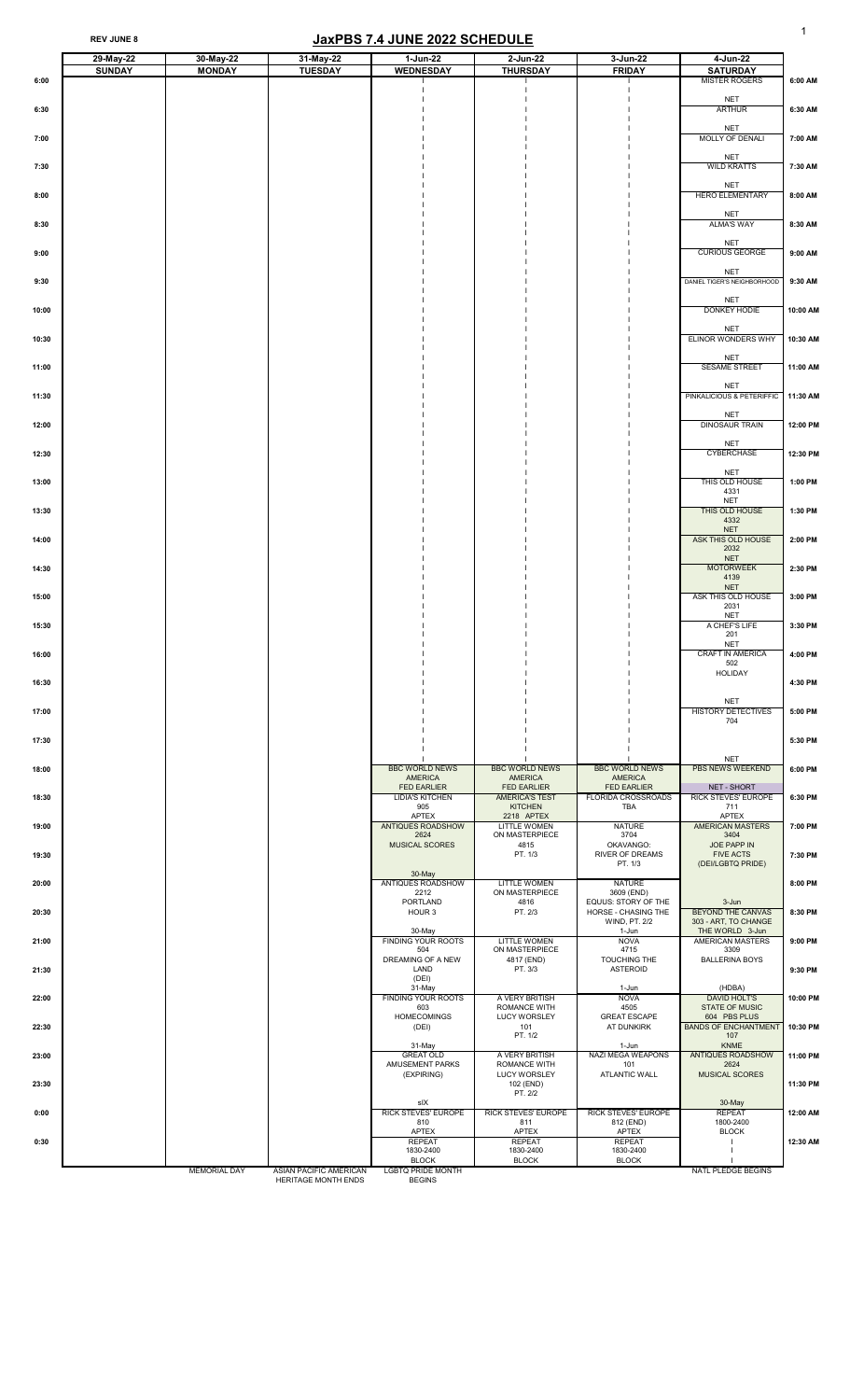# REV JUNE 8 2

|       | 5-Jun-22                                                         | $6$ -Jun-22                                                       | 7-Jun-22                                                                | 8-Jun-22                                                      | 9-Jun-22                                                          | 10-Jun-22                                                     | 11-Jun-22                                                              |          |
|-------|------------------------------------------------------------------|-------------------------------------------------------------------|-------------------------------------------------------------------------|---------------------------------------------------------------|-------------------------------------------------------------------|---------------------------------------------------------------|------------------------------------------------------------------------|----------|
| 6:00  | <b>SUNDAY</b><br><b>MISTER ROGERS</b>                            | <b>MONDAY</b>                                                     | <b>TUESDAY</b>                                                          | <b>WEDNESDAY</b>                                              | <b>THURSDAY</b>                                                   | <b>FRIDAY</b>                                                 | <b>SATURDAY</b><br><b>MISTER ROGERS</b>                                | 6:00 AM  |
| 6:30  | <b>NET</b><br><b>ARTHUR</b>                                      |                                                                   |                                                                         |                                                               |                                                                   |                                                               | <b>NET</b><br><b>ARTHUR</b>                                            | 6:30 AM  |
| 7:00  | <b>NET</b><br>MOLLY OF DENALI                                    |                                                                   |                                                                         |                                                               |                                                                   |                                                               | <b>NET</b><br>MOLLY OF DENALI                                          | 7:00 AM  |
| 7:30  | <b>NET</b><br><b>WILD KRATTS</b>                                 |                                                                   |                                                                         |                                                               |                                                                   |                                                               | <b>NET</b><br><b>WILD KRATTS</b>                                       | 7:30 AM  |
| 8:00  | <b>NET</b><br><b>HERO ELEMENTARY</b>                             |                                                                   |                                                                         |                                                               |                                                                   |                                                               | <b>NET</b><br><b>HERO ELEMENTARY</b>                                   | 8:00 AM  |
| 8:30  | <b>NET</b><br><b>ALMA'S WAY</b>                                  |                                                                   |                                                                         |                                                               |                                                                   |                                                               | <b>NET</b><br><b>ALMA'S WAY</b>                                        | 8:30 AM  |
| 9:00  | <b>NET</b><br><b>CURIOUS GEORGE</b>                              |                                                                   |                                                                         |                                                               |                                                                   |                                                               | <b>NET</b><br><b>CURIOUS GEORGE</b>                                    | 9:00 AM  |
| 9:30  | <b>NET</b><br>DANIEL TIGER'S NEIGHBORHOOD                        |                                                                   |                                                                         |                                                               |                                                                   |                                                               | <b>NET</b><br>DANIEL TIGER'S NEIGHBORHOOD                              | 9:30 AM  |
| 10:00 | <b>NET</b><br>DONKEY HODIE                                       |                                                                   |                                                                         |                                                               |                                                                   |                                                               | <b>NET</b><br><b>DONKEY HODIE</b>                                      | 10:00 AM |
| 10:30 | <b>NET</b><br><b>ELINOR WONDERS WHY</b>                          |                                                                   |                                                                         |                                                               |                                                                   |                                                               | <b>NET</b><br>ELINOR WONDERS WHY                                       | 10:30 AM |
| 11:00 | <b>NET</b><br><b>SESAME STREET</b>                               |                                                                   |                                                                         |                                                               |                                                                   |                                                               | <b>NET</b><br><b>SESAME STREET</b>                                     | 11:00 AM |
| 11:30 | <b>NET</b><br>PINKALICIOUS & PETERIFFIC                          |                                                                   |                                                                         |                                                               |                                                                   |                                                               | <b>NET</b><br>PINKALICIOUS & PETERIFFIC                                | 11:30 AM |
| 12:00 | <b>NET</b><br><b>DINOSAUR TRAIN</b>                              |                                                                   |                                                                         |                                                               |                                                                   |                                                               | <b>NET</b><br><b>DINOSAUR TRAIN</b>                                    | 12:00 PM |
| 12:30 | <b>NET</b><br><b>CYBERCHASE</b>                                  |                                                                   |                                                                         |                                                               |                                                                   |                                                               | <b>NET</b><br><b>CYBERCHASE</b>                                        | 12:30 PM |
| 13:00 | <b>NET</b><br>TO THE CONTRARY<br>3113                            |                                                                   |                                                                         |                                                               |                                                                   |                                                               | <b>NET</b><br>THIS OLD HOUSE<br>4332                                   | 1:00 PM  |
| 13:30 | <b>NET</b><br><b>NATURE</b><br>3609 (END)<br>EQUUS: STORY OF THE |                                                                   |                                                                         |                                                               |                                                                   |                                                               | <b>NET</b><br>THIS OLD HOUSE<br>4331<br><b>NET</b>                     | 1:30 PM  |
| 14:00 | HORSE - CHASING THE<br>WIND, PT. 2/2<br><b>NET</b>               |                                                                   |                                                                         |                                                               |                                                                   |                                                               | ASK THIS OLD HOUSE<br>2031<br><b>NET</b>                               | 2:00 PM  |
| 14:30 | <b>AUSTIN CITY LIMITS</b><br>4607<br>THE MAVERICKS:              |                                                                   |                                                                         |                                                               |                                                                   |                                                               | <b>MOTORWEEK</b><br>4140<br><b>NET</b>                                 | 2:30 PM  |
| 15:00 | <b>EN ESPANOL</b><br><b>NET</b>                                  |                                                                   |                                                                         |                                                               |                                                                   |                                                               | ASK THIS OLD HOUSE<br>2032<br><b>NET</b>                               | 3:00 PM  |
| 15:30 | A CHEF'S LIFE<br>201<br><b>NET</b>                               |                                                                   |                                                                         |                                                               |                                                                   |                                                               | A CHEF'S LIFE<br>202<br><b>NET</b>                                     | 3:30 PM  |
| 16:00 | <b>CRAFT IN AMERICA</b><br>502<br><b>HOLIDAY</b>                 |                                                                   |                                                                         |                                                               |                                                                   |                                                               | <b>CRAFT IN AMERICA</b><br>503<br><b>INDUSTRY</b>                      | 4:00 PM  |
| 16:30 | <b>NET</b>                                                       |                                                                   |                                                                         |                                                               |                                                                   |                                                               | <b>NET</b>                                                             | 4:30 PM  |
| 17:00 | <b>NOVA</b><br>4715<br>TOUCHING THE                              |                                                                   |                                                                         |                                                               |                                                                   |                                                               | <b>HISTORY DETECTIVES</b><br>705                                       | 5:00 PM  |
| 17:30 | <b>ASTEROID</b><br><b>NET</b>                                    |                                                                   |                                                                         |                                                               |                                                                   |                                                               | <b>NET</b>                                                             | 5:30 PM  |
| 18:00 | <b>PBS NEWS WEEKEND</b><br>NET - SHORT                           | <b>BBC WORLD NEWS</b><br><b>AMERICA</b><br><b>FED EARLIER</b>     | <b>DUVAL COUNTY</b><br><b>SCHOOL BOARD</b><br><b>MEETING</b>            | <b>BBC WORLD NEWS</b><br><b>AMERICA</b><br><b>FED EARLIER</b> | <b>BBC WORLD NEWS</b><br><b>AMERICA</b><br><b>FED EARLIER</b>     | <b>BBC WORLD NEWS</b><br><b>AMERICA</b><br><b>FED EARLIER</b> | <b>PBS NEWS WEEKEND</b><br>NET - SHORT                                 | 6:00 PM  |
| 18:30 | <b>WASHINGTON WEEK</b><br>6149 - SHORTENED<br><b>NET</b>         | AMERICAN WOODSHOP<br>2904<br><b>NETA</b>                          | *LIVE*                                                                  | <b>LIDIA'S KITCHEN</b><br>906<br><b>APTEX</b>                 | <b>AMERICA'S TEST</b><br><b>KITCHEN</b><br>2219 APTEX             | <b>FLORIDA CROSSROADS</b><br><b>TBA</b>                       | FIRE!                                                                  | 6:30 PM  |
| 19:00 | <b>FIRING LINE WITH</b><br><b>MARGARET HOOVER</b><br>549 3-Jun   | THIS OLD HOUSE<br>4332<br>4-Jun                                   |                                                                         | <b>ANTIQUES ROADSHOW</b><br>2213<br><b>GREEN BAY</b>          | <b>SECRETS OF</b><br>ROYAL TRAVEL<br>101                          | <b>NATURE</b><br>3705<br>OKAVANGO:                            | <b>LOCAL</b>                                                           | 7:00 PM  |
| 19:30 | <b>FINDING YOUR ROOTS</b><br>504<br><b>DREAMING OF A</b>         | <b>ASK THIS OLD HOUSE</b><br>2032<br>4-Jun                        |                                                                         | HOUR <sub>1</sub><br>6-Jun                                    | SECRETS OF THE<br><b>ROYAL TRAIN</b><br>PT. 1/2                   | <b>LIMBO</b><br>PT. 2/3                                       | <b>CITY OF BRIDGES</b>                                                 | 7:30 PM  |
| 20:00 | <b>NEW LAND</b><br>(DEI)<br>31-May                               | <b>NOVA</b><br>4715<br>TOUCHING THE                               |                                                                         | <b>ANTIQUES ROADSHOW</b><br>2214<br><b>GREEN BAY</b>          | <b>PBS NEWSHOUR:</b><br><b>THE JANUARY 6TH</b><br><b>HEARINGS</b> | <b>RIVERS OF LIFE</b><br>103<br>THE MISSISSIPPI               | <b>LOCAL</b>                                                           | 8:00 PM  |
| 20:30 | <b>FINDING YOUR ROOTS</b><br>603<br><b>HOMECOMINGS</b>           | <b>ASTEROID</b><br>1-Jun                                          |                                                                         | HOUR <sub>2</sub><br>6-Jun                                    | 101<br><b>LIVE</b>                                                | 8-Jun                                                         | <b>CAMP BLANDING:</b><br><b>FLORIDA'S HIDDEN GEM</b><br><b>LOCAL</b>   | 8:30 PM  |
| 21:00 | (DEI)<br>31-May                                                  | <b>NOVA</b><br>4505<br><b>GREAT ESCAPE</b>                        |                                                                         | <b>EARTH'S SACRED</b><br><b>WONDERS</b><br>101                |                                                                   | <b>NOVA</b><br>4620<br><b>DEAD SEA</b>                        | <b>JACKSONVILLE LEGACY</b><br><b>101 - ALTON YATES</b><br><b>LOCAL</b> | 9:00 PM  |
| 21:30 | <b>FRONTLINE</b><br>4012<br>POLICE ON TRIAL                      | AT DUNKIRK<br>1-Jun                                               |                                                                         | HOUSE OF THE DIVINE<br>PT. 1/3 (DEI)<br>7-Jun                 | NET/HD01                                                          | <b>SCROLL DETECTIVES</b><br>8-Jun                             | <b>AX HANDLE SATURDAY</b><br><b>LOCAL</b>                              | 9:30 PM  |
| 22:00 | (DEI)                                                            | <b>10 MODERN MARVELS</b><br><b>THAT CHANGED</b><br><b>AMERICA</b> | <b>FLORIDA CHANNEL</b><br>(JOIN IN PROGRESS<br><b>WHEN SCHOOL BOARD</b> | <b>EARTH'S SACRED</b><br><b>WONDERS</b><br>102                | <b>SECRETS OF</b><br><b>HENRY VIII'S PALACE</b>                   | <b>HAWKING</b><br>(DEI)                                       | <b>DAVID HOLT'S</b><br><b>STATE OF MUSIC</b><br>605 PBS PLUS           | 10:00 PM |
| 22:30 | 31-May                                                           | <b>NET</b>                                                        | <b>MEETING CONCLUDES)</b>                                               | CLOSER TO THE DIVINE<br>PT. 2/3 (DEI)<br>7-Jun                |                                                                   | 8-Jun                                                         | <b>BANDS OF ENCHANTMENT</b><br>108<br><b>KNME</b>                      | 10:30 PM |
| 23:00 | POV SHORTS<br>201<br>THE CHANGING SAME                           | 10 PARKS<br>THAT CHANGED<br><b>AMERICA</b>                        |                                                                         | <b>EARTH'S SACRED</b><br><b>WONDERS</b><br>103 (END)          | TALES FROM THE<br>ROYAL BEDCHAMBER                                | NAZI MEGA WEAPONS<br>102<br><b>U-BOAT BASE</b>                | ANTIQUES ROADSHOW<br>2213<br><b>GREEN BAY</b>                          | 11:00 PM |
| 23:30 | TELL ME MORE<br>WITH KELLY CORRIGAN<br>309 PBS PLUS              |                                                                   |                                                                         | VISIONS OF THE DIVINE<br>PT. 3/3 (DEI)<br>7-Jun               |                                                                   |                                                               | HOUR <sub>1</sub><br>6-Jun                                             | 11:30 PM |
| 0:00  | <b>REPEAT</b><br>1800-2400<br><b>BLOCK</b>                       | <b>RICK STEVES' EUROPE</b><br>901<br><b>APTEX</b>                 | <b>RICK STEVES EUROPE</b><br>902<br><b>APTEX</b>                        | <b>RICK STEVES' EUROPE</b><br>903<br><b>APTEX</b>             | <b>RICK STEVES' EUROPE</b><br>904<br><b>APTEX</b>                 | <b>RICK STEVES' EUROPE</b><br>905<br><b>APTEX</b>             | <b>REPEAT</b><br>1800-2400<br><b>BLOCK</b>                             | 12:00 AM |
| 0:30  |                                                                  | <b>REPEAT</b><br>1830-2400<br><b>BLOCK</b>                        | <b>REPEAT</b><br>1830-2400<br><b>BLOCK</b>                              | <b>REPEAT</b><br>1830-2400<br><b>BLOCK</b>                    | <b>REPEAT</b><br>1830-2400<br><b>BLOCK</b>                        | <b>REPEAT</b><br>1830-2400<br><b>BLOCK</b>                    |                                                                        | 12:30 AM |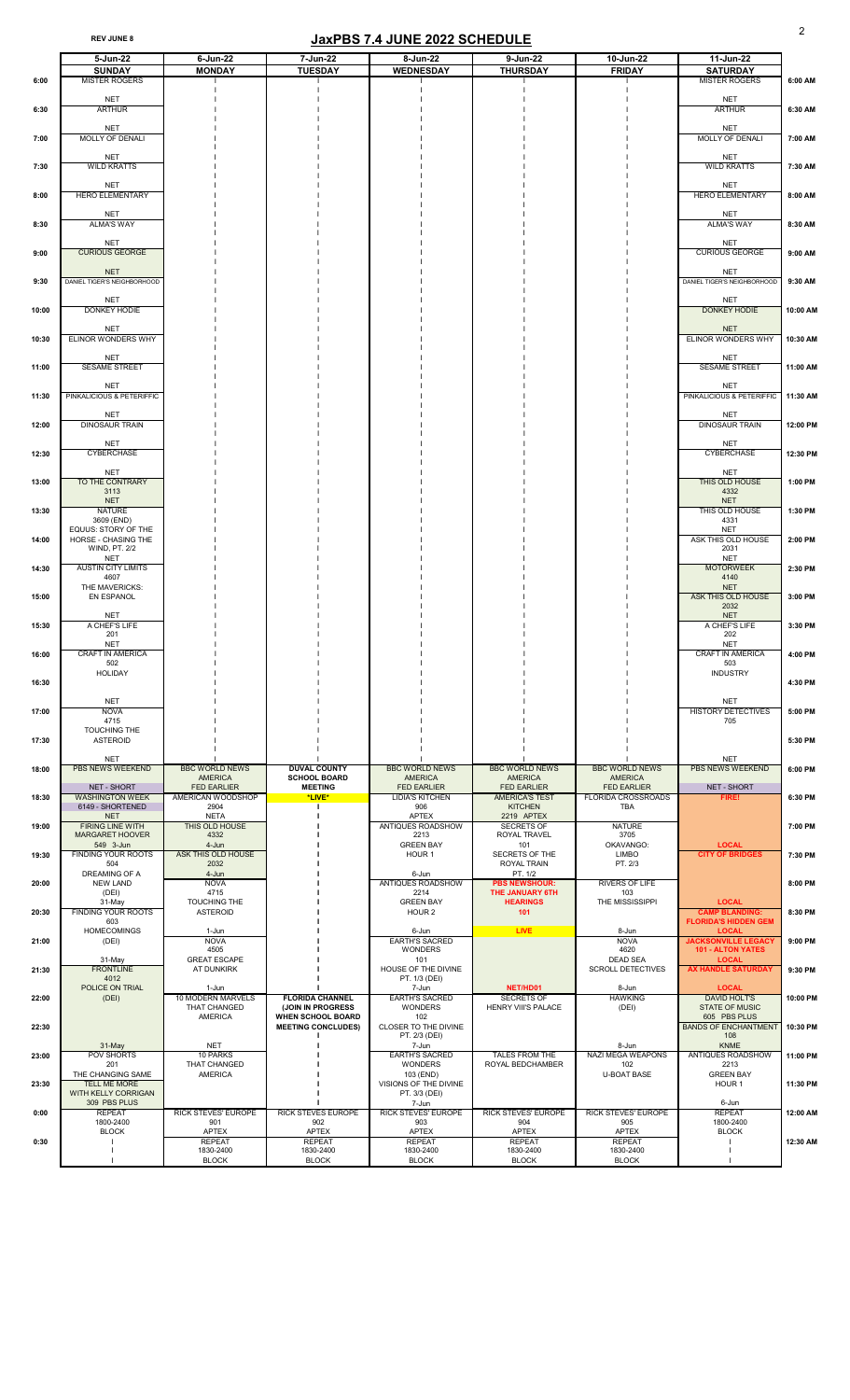## REV JUNE 8 **JaxPBS 7.4 JUNE 2022 SCHEDULE**

|                | 12-Jun-22                                                          | 13-Jun-22                                      | 14-Jun-22                                                       | 15-Jun-22                                                       | 16-Jun-22                                                          | 17-Jun-22                                                                 | 18-Jun-22                                               |                    |
|----------------|--------------------------------------------------------------------|------------------------------------------------|-----------------------------------------------------------------|-----------------------------------------------------------------|--------------------------------------------------------------------|---------------------------------------------------------------------------|---------------------------------------------------------|--------------------|
| 6:00           | <b>SUNDAY</b><br><b>MISTER ROGERS</b>                              | <b>MONDAY</b>                                  | <b>TUESDAY</b>                                                  | <b>WEDNESDAY</b>                                                | <b>THURSDAY</b>                                                    | <b>FRIDAY</b>                                                             | <b>SATURDAY</b><br><b>MISTER ROGERS</b>                 | 6:00 AM            |
| 6:30           | <b>NET</b><br><b>ARTHUR</b>                                        |                                                |                                                                 |                                                                 |                                                                    |                                                                           | <b>NET</b><br><b>ARTHUR</b>                             | 6:30 AM            |
| 7:00           | <b>NET</b><br><b>MOLLY OF DENALI</b>                               |                                                |                                                                 |                                                                 |                                                                    |                                                                           | <b>NET</b><br><b>MOLLY OF DENALI</b>                    | 7:00 AM            |
| 7:30           | <b>NET</b><br><b>WILD KRATTS</b>                                   |                                                |                                                                 |                                                                 |                                                                    |                                                                           | <b>NET</b><br><b>WILD KRATTS</b>                        | 7:30 AM            |
| 8:00           | <b>NET</b><br><b>HERO ELEMENTARY</b>                               |                                                |                                                                 |                                                                 |                                                                    |                                                                           | <b>NET</b><br><b>HERO ELEMENTARY</b>                    | 8:00 AM            |
| 8:30           | <b>NET</b><br><b>ALMA'S WAY</b>                                    |                                                |                                                                 |                                                                 |                                                                    |                                                                           | <b>NET</b><br><b>ALMA'S WAY</b>                         | 8:30 AM            |
| 9:00           | <b>NET</b><br><b>CURIOUS GEORGE</b>                                |                                                |                                                                 |                                                                 |                                                                    |                                                                           | <b>NET</b><br><b>CURIOUS GEORGE</b>                     | 9:00 AM            |
| 9:30           | <b>NET</b><br>DANIEL TIGER'S NEIGHBORHOOD                          |                                                |                                                                 |                                                                 |                                                                    |                                                                           | <b>NET</b><br>DANIEL TIGER'S NEIGHBORHOOD               | 9:30 AM            |
| 10:00          | <b>NET</b><br><b>DONKEY HODIE</b>                                  | <b>PBS NEWSHOUR:</b><br><b>THE JANUARY 6TH</b> | <b>PBS NEWSHOUR:</b><br><b>THE JANUARY 6TH</b>                  | <b>PBS NEWSHOUR:</b><br><b>THE JANUARY 6TH</b>                  | <b>PBS NEWSHOUR:</b><br><b>THE JANUARY 6TH</b>                     | <b>PBS NEWSHOUR:</b><br><b>THE JANUARY 6TH</b>                            | <b>NET</b><br><b>DONKEY HODIE</b>                       | 10:00 AM           |
| 10:30          | <b>NET</b><br>ELINOR WONDERS WHY                                   | <b>HEARINGS</b><br>102                         | <b>HEARINGS</b><br>103                                          | <b>HEARINGS</b><br>104                                          | <b>HEARINGS</b><br>105                                             | <b>HEARINGS</b><br>106                                                    | <b>NET</b><br>ELINOR WONDERS WHY                        | 10:30 AM           |
| 11:00          | <b>NET</b><br><b>SESAME STREET</b>                                 | <b>LIVE</b>                                    | <b>LIVE</b>                                                     | <b>LIVE</b>                                                     | <b>LIVE</b>                                                        | <b>LIVE</b>                                                               | <b>NET</b><br><b>SESAME STREET</b>                      | 11:00 AM           |
| 11:30          | <b>NET</b><br>PINKALICIOUS & PETERIFFIC                            |                                                |                                                                 |                                                                 |                                                                    |                                                                           | <b>NET</b><br>PINKALICIOUS & PETERIFFIC                 | 11:30 AM           |
| 12:00          | <b>NET</b><br><b>DINOSAUR TRAIN</b>                                | NET/HD03                                       | NET/HD03                                                        | NET/HD03                                                        | NET/HD03                                                           | NET/HD03                                                                  | <b>NET</b><br><b>DINOSAUR TRAIN</b>                     | 12:00 PM           |
| 12:30          | <b>NET</b><br><b>CYBERCHASE</b>                                    |                                                |                                                                 |                                                                 |                                                                    |                                                                           | <b>NET</b><br>CYBERCHASE                                | 12:30 PM           |
| 13:00          | <b>NET</b><br><b>TO THE CONTRARY</b><br>3114<br><b>NET</b>         |                                                |                                                                 |                                                                 |                                                                    |                                                                           | <b>NET</b><br>THIS OLD HOUSE<br>4331<br><b>NET</b>      | 1:00 PM            |
| 13:30          | RIVERS OF LIFE<br>103<br>THE MISSISSIPPI                           |                                                |                                                                 |                                                                 |                                                                    |                                                                           | THIS OLD HOUSE<br>4332<br><b>NET</b>                    | 1:30 PM            |
| 14:00          | <b>NET</b>                                                         |                                                |                                                                 |                                                                 |                                                                    |                                                                           | ASK THIS OLD HOUSE<br>2032<br><b>NET</b>                | 2:00 PM            |
| 14:30          | <b>AUSTIN CITY LIMITS</b><br>4612<br><b>TEXAS ICONS: JERRY</b>     |                                                |                                                                 |                                                                 |                                                                    |                                                                           | <b>MOTORWEEK</b><br>4141<br><b>NET</b>                  | 2:30 PM            |
| 15:00          | JEFF WALKER AND<br><b>BILLY JOE SHAVER</b><br><b>NET</b>           |                                                |                                                                 |                                                                 |                                                                    |                                                                           | ASK THIS OLD HOUSE<br>2031<br><b>NET</b>                | 3:00 PM            |
| 15:30          | A CHEF'S LIFE<br>202<br><b>NET</b>                                 |                                                |                                                                 |                                                                 |                                                                    |                                                                           | A CHEF'S LIFE<br>203<br><b>NET</b>                      | 3:30 PM            |
| 16:00          | <b>CRAFT IN AMERICA</b><br>503<br><b>INDUSTRY</b>                  |                                                |                                                                 |                                                                 |                                                                    |                                                                           | <b>CRAFT IN AMERICA</b><br>601<br><b>SERVICE</b>        | 4:00 PM            |
| 16:30          | <b>NET</b>                                                         |                                                |                                                                 |                                                                 |                                                                    |                                                                           | <b>NET</b><br><b>HISTORY DETECTIVES</b>                 | 4:30 PM            |
| 17:00<br>17:30 | <b>NOVA</b><br>4620<br><b>DEAD SEA</b><br><b>SCROLL DETECTIVES</b> |                                                |                                                                 |                                                                 |                                                                    |                                                                           | 706                                                     | 5:00 PM<br>5:30 PM |
| 18:00          | 8-Jun<br><b>PBS NEWS WEEKEND</b>                                   | <b>BBC WORLD NEWS</b>                          | <b>BBC WORLD NEWS</b>                                           | <b>BBC WORLD NEWS</b>                                           | <b>BBC WORLD NEWS</b>                                              | <b>BBC WORLD NEWS</b>                                                     | <b>NET</b><br><b>PBS NEWS WEEKEND</b>                   | 6:00 PM            |
|                | <b>NET - SHORT</b>                                                 | <b>AMERICA</b><br><b>FED EARLIER</b>           | <b>AMERICA</b><br><b>FED EARLIER</b>                            | <b>AMERICA</b><br><b>FED EARLIER</b>                            | <b>AMERICA</b><br><b>FED EARLIER</b>                               | <b>AMERICA</b><br><b>FED EARLIER</b>                                      | <b>NET</b>                                              |                    |
| 18:30          | <b>WASHINGTON WEEK</b><br>6150 - SHORTENED                         | <b>PAUL ANKA: HIS HITS</b><br>AND A TRIBUTE TO | <b>DEEPAK CHOPRA:</b><br>YOUR PATH TO                           | LES MISERABLES<br>25TH ANNIVERSARY                              | <b>SUZE ORMAN'S</b><br><b>ULTIMATE RETIREMENT</b>                  | <b>KEN BURNS</b><br>THE NATIONAL PARKS                                    | <b>CLINT BLACK:</b><br>MOSTLY HITS & THE MRS.           | 6:30 PM            |
| 19:00          | <b>NET</b><br><b>FIRING LINE WITH</b><br><b>MARGARET HOOVER</b>    | <b>FRANK SINATRA</b><br>PBS PLEDGE EVENT       | <b>ENLIGHTENMENT</b><br>PBS PLEDGE EVENT                        | <b>CONCERT AT THE 02</b><br>(REUP)                              | <b>GUIDE</b>                                                       | PBS PLEDGE EVENT                                                          | PBS PLEDGE EVENT                                        | 7:00 PM            |
| 19:30          | 550 10-Jun<br><b>EARTH'S SACRED</b><br><b>WONDERS</b>              |                                                |                                                                 |                                                                 | PBS PLEDGE EVENT                                                   |                                                                           |                                                         | 7:30 PM            |
| 20:00          | 101<br>HOUSE OF THE DIVINE<br>PT. 1/3 (DEI)                        | <b>CELEBRATING</b><br><b>BILLY JOEL</b>        |                                                                 | PBS PLEDGE EVENT                                                |                                                                    |                                                                           | DAVID BOWIE:<br><b>SERIOUS</b>                          | 8:00 PM            |
| 20:30          | 7-Jun<br><b>EARTH'S SACRED</b><br><b>WONDERS</b><br>102            | <b>LOCAL BREAKS</b><br><b>WITH TICKETS</b>     | <b>FOREVER PAINLESS</b><br><b>WITH MIRANDA</b><br>ESMONDE-WHITE |                                                                 | <b>EAT YOUR MEDICINE:</b><br>THE PEGAN DIET<br>WITH MARK HYMAN, MD | THE HIDDEN MAP<br>(DEI)                                                   | <b>MOONLIGHT</b><br>PBS PLEDGE EVENT                    | 8:30 PM            |
| 21:00          | CLOSER TO THE DIVINE<br>PT. 2/3 (DEI)<br>7-Jun                     | 60'S POP, ROCK & SOUL<br>(MY MUSIC PRESENTS)   | APT PLEDGE EVENT                                                |                                                                 |                                                                    | PBS PLEDGE EVENT                                                          |                                                         | 9:00 PM            |
| 21:30          | <b>EARTH'S SACRED</b><br><b>WONDERS</b><br>103 (END)               | <b>PBS PLEDGE EVENT</b>                        | <b>APTEX</b>                                                    |                                                                 | EPS PLEDGE EVENT                                                   |                                                                           | <b>PRINCE AND THE</b><br>REVOLUTION:<br>THE PURPLE RAIN | 9:30 PM            |
| 22:00          | VISIONS OF THE DIVINE<br>PT. 3/3 (DEI)<br>7-Jun                    |                                                | THE LONGEVITY PARADOX<br>WITH STEVEN GUNDRY, MD                 |                                                                 | <b>EPS</b>                                                         | <b>RICK STEVES</b><br><b>FASCISM IN EUROPE</b>                            | <b>TOUR</b><br>PBS PLEDGE EVENT                         | 10:00 PM           |
| 22:30          | <b>SECRETS OF</b><br><b>SACRED ARCHITECTURE</b>                    |                                                | EPS PLEDGE EVENT                                                | <b>FOREVER PAINLESS</b><br><b>WITH MIRANDA</b><br>ESMONDE-WHITE | <b>MEMORY RESCUE</b><br>WITH DANIEL AMEN, MD                       | APT PLEDGE EVENT                                                          |                                                         | 10:30 PM           |
| 23:00          | <b>APTEX</b>                                                       | <b>RICK STEVES'</b><br>WHY WE TRAVEL           | EPS                                                             | APT PLEDGE EVENT                                                | EPS PLEDGE EVENT                                                   | <b>APTEX</b>                                                              | THE WORLD OF WISDOM<br>& WONDER                         | 11:00 PM           |
| 23:30          | TELL ME MORE WITH<br><b>KELLY CORRIGAN</b><br>310 (END) PBS PLUS   | APT PLEDGE EVENT<br><b>APTEX</b>               | THE WORLD OF WISDOM<br>& WONDER<br>PBS PLEDGE EVENT             | <b>APTEX</b>                                                    | <b>EPS</b>                                                         | <b>RICK STEVES' ISLAND</b><br><b>HOPPING EUROPE</b><br>APTEX PLEDGE EVENT | PBS PLEDGE EVENT                                        | 11:30 PM           |
| 0:00           | <b>REPEAT</b><br>1800-2400                                         | <b>RICK STEVES' EUROPE</b><br>906              | <b>RICK STEVES' EUROPE</b><br>907                               | <b>RICK STEVES' EUROPE</b><br>908                               | <b>RICK STEVES' EUROPE</b><br>909                                  | <b>RICK STEVES' EUROPE</b><br>910 (END)                                   | <b>REPEAT</b><br>1800-2400                              | 12:00 AM           |
| 0:30           | <b>BLOCK</b>                                                       | <b>APTEX</b><br><b>REPEAT</b>                  | <b>APTEX</b><br><b>REPEAT</b>                                   | <b>APTEX</b><br><b>REPEAT</b>                                   | <b>APTEX</b><br><b>REPEAT</b>                                      | <b>APTEX</b><br><b>REPEAT</b>                                             | <b>BLOCK</b>                                            | 12:30 AM           |
|                | <b>NATL PLEDGE ENDS</b>                                            | 1830-2400<br><b>BLOCK</b>                      | 1830-2400<br><b>BLOCK</b>                                       | 1830-2400<br><b>BLOCK</b>                                       | 1830-2400<br><b>BLOCK</b>                                          | 1830-2400<br><b>BLOCK</b>                                                 |                                                         |                    |
|                |                                                                    |                                                | <b>FLAG DAY</b>                                                 |                                                                 |                                                                    |                                                                           |                                                         |                    |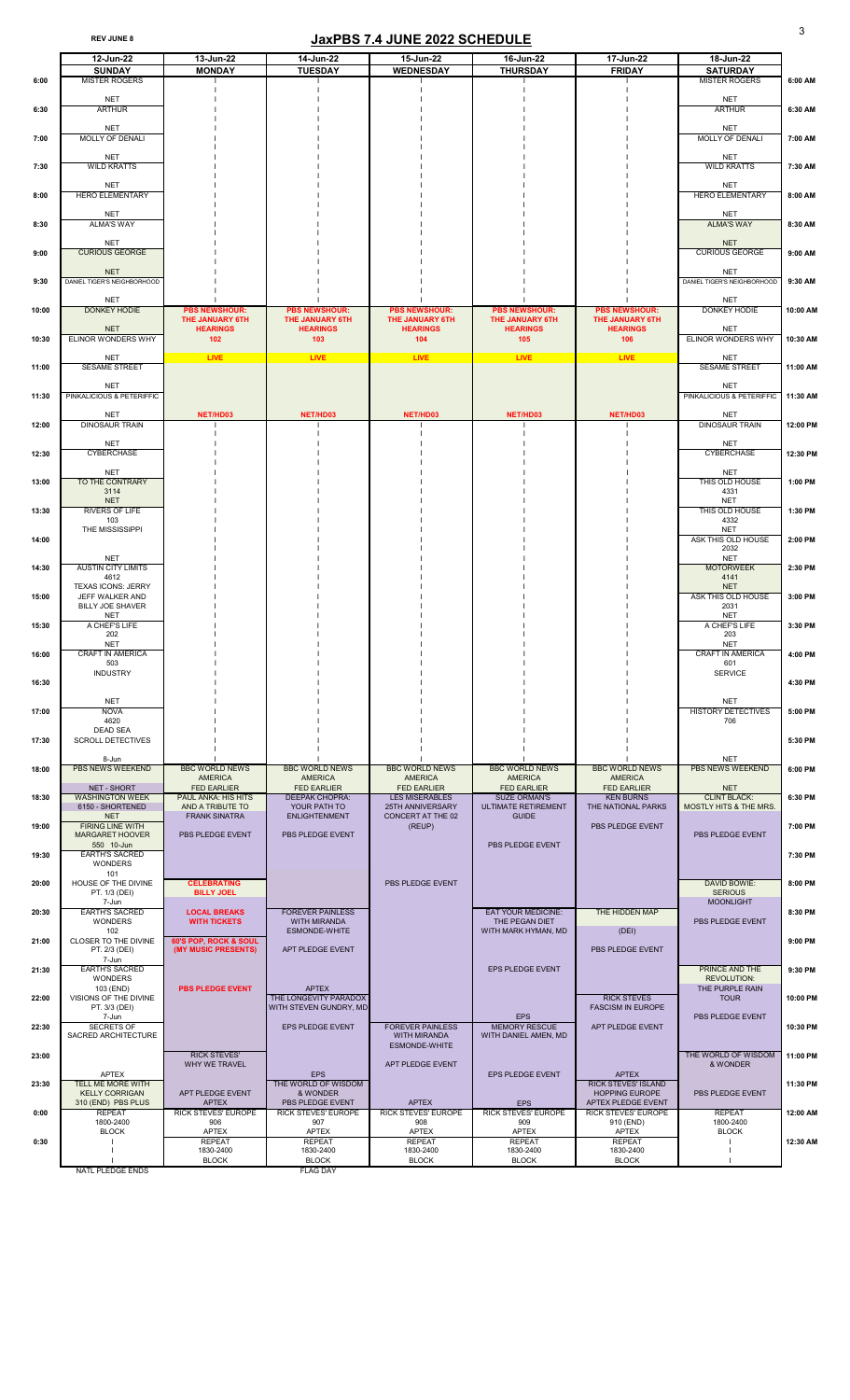#### REV JUNE 8 4

|       | 19-Jun-22                                         | 20-Jun-22                               | 21-Jun-22                                      | 22-Jun-22                                       | 23-Jun-22                                        | 24-Jun-22                               | 25-Jun-22                                      |          |
|-------|---------------------------------------------------|-----------------------------------------|------------------------------------------------|-------------------------------------------------|--------------------------------------------------|-----------------------------------------|------------------------------------------------|----------|
|       | <b>SUNDAY</b>                                     | <b>MONDAY</b>                           | <b>TUESDAY</b>                                 | <b>WEDNESDAY</b>                                | <b>THURSDAY</b>                                  | <b>FRIDAY</b>                           | <b>SATURDAY</b>                                |          |
| 6:00  | <b>MISTER ROGERS</b>                              |                                         |                                                |                                                 |                                                  |                                         | <b>MISTER ROGERS</b>                           | 6:00 AM  |
|       | <b>NET</b>                                        |                                         |                                                |                                                 |                                                  |                                         | <b>NET</b>                                     |          |
| 6:30  | <b>ARTHUR</b>                                     |                                         |                                                |                                                 |                                                  |                                         | <b>ARTHUR</b>                                  | 6:30 AM  |
|       | <b>NET</b>                                        |                                         |                                                |                                                 |                                                  |                                         | <b>NET</b>                                     |          |
| 7:00  | <b>MOLLY OF DENALI</b>                            |                                         |                                                |                                                 |                                                  |                                         | <b>MOLLY OF DENALI</b>                         | 7:00 AM  |
|       | <b>NET</b>                                        |                                         |                                                |                                                 |                                                  |                                         | <b>NET</b>                                     |          |
| 7:30  | <b>WILD KRATTS</b>                                |                                         |                                                |                                                 |                                                  |                                         | <b>WILD KRATTS</b>                             | 7:30 AM  |
|       | <b>NET</b>                                        |                                         |                                                |                                                 |                                                  |                                         | <b>NET</b>                                     |          |
| 8:00  | <b>HERO ELEMENTARY</b>                            |                                         |                                                |                                                 |                                                  |                                         | <b>HERO ELEMENTARY</b>                         | 8:00 AM  |
|       | <b>NET</b>                                        |                                         |                                                |                                                 |                                                  |                                         | <b>NET</b>                                     |          |
| 8:30  | <b>ALMA'S WAY</b>                                 |                                         |                                                |                                                 |                                                  |                                         | <b>ALMA'S WAY</b>                              | 8:30 AM  |
|       | <b>NET</b><br><b>CURIOUS GEORGE</b>               |                                         |                                                |                                                 |                                                  |                                         | <b>NET</b><br><b>CURIOUS GEORGE</b>            |          |
| 9:00  |                                                   |                                         |                                                |                                                 |                                                  |                                         |                                                | 9:00 AM  |
| 9:30  | <b>NET</b><br>DANIEL TIGER'S NEIGHBORHOOD         |                                         |                                                |                                                 |                                                  |                                         | <b>NET</b><br>DANIEL TIGER'S NEIGHBORHOOD      | 9:30 AM  |
|       |                                                   |                                         |                                                |                                                 |                                                  |                                         |                                                |          |
| 10:00 | <b>NET</b><br>DONKEY HODIE                        |                                         |                                                |                                                 |                                                  |                                         | <b>NET</b><br>DONKEY HODIE                     | 10:00 AM |
|       |                                                   |                                         |                                                |                                                 |                                                  |                                         |                                                |          |
| 10:30 | <b>NET</b><br>ELINOR WONDERS WHY                  |                                         |                                                |                                                 |                                                  |                                         | <b>NET</b><br>ELINOR WONDERS WHY               | 10:30 AM |
|       |                                                   |                                         |                                                |                                                 |                                                  |                                         |                                                |          |
| 11:00 | <b>NET</b><br><b>SESAME STREET</b>                |                                         |                                                |                                                 |                                                  |                                         | <b>NET</b><br><b>SESAME STREET</b>             | 11:00 AM |
|       |                                                   |                                         |                                                |                                                 |                                                  |                                         |                                                |          |
| 11:30 | <b>NET</b><br>PINKALICIOUS & PETERIFFIC           |                                         |                                                |                                                 |                                                  |                                         | <b>NET</b><br>PINKALICIOUS & PETERIFFIC        | 11:30 AM |
|       |                                                   |                                         |                                                |                                                 |                                                  |                                         |                                                |          |
| 12:00 | <b>NET</b><br><b>DINOSAUR TRAIN</b>               |                                         |                                                |                                                 |                                                  |                                         | <b>NET</b><br><b>DINOSAUR TRAIN</b>            | 12:00 PM |
|       |                                                   |                                         |                                                |                                                 |                                                  |                                         |                                                |          |
| 12:30 | <b>NET</b><br><b>CYBERCHASE</b>                   |                                         |                                                |                                                 |                                                  |                                         | <b>NET</b><br>CYBERCHASE                       | 12:30 PM |
|       |                                                   |                                         |                                                |                                                 |                                                  |                                         |                                                |          |
| 13:00 | <b>NET</b><br>TO THE CONTRARY                     |                                         |                                                |                                                 |                                                  |                                         | <b>NET</b><br>THIS OLD HOUSE                   | 1:00 PM  |
|       | 3115<br><b>NET</b>                                |                                         |                                                |                                                 |                                                  |                                         | 4332<br><b>NET</b>                             |          |
| 13:30 | <b>NATURE</b>                                     |                                         |                                                |                                                 |                                                  |                                         | THIS OLD HOUSE                                 | 1:30 PM  |
|       | 3711<br><b>WILD FLORIDA</b>                       |                                         |                                                |                                                 |                                                  |                                         | 4333<br><b>NET</b>                             |          |
| 14:00 |                                                   |                                         |                                                |                                                 |                                                  |                                         | ASK THIS OLD HOUSE                             | 2:00 PM  |
|       | <b>NET</b>                                        |                                         |                                                |                                                 |                                                  |                                         | 2033<br><b>NET</b>                             |          |
| 14:30 | <b>AUSTIN CITY LIMITS</b>                         |                                         |                                                |                                                 |                                                  |                                         | <b>MOTORWEEK</b>                               | 2:30 PM  |
|       | 4708<br><b>BRITTANY HOWARD</b>                    |                                         |                                                |                                                 |                                                  |                                         | 4142<br><b>NET</b>                             |          |
| 15:00 |                                                   |                                         |                                                |                                                 |                                                  |                                         | ASK THIS OLD HOUSE                             | 3:00 PM  |
|       |                                                   |                                         |                                                |                                                 |                                                  |                                         | 2032<br><b>NET</b>                             |          |
| 15:30 | A CHEF'S LIFE                                     |                                         |                                                |                                                 |                                                  |                                         | A CHEF'S LIFE                                  | 3:30 PM  |
|       | 203<br><b>NET</b>                                 |                                         |                                                |                                                 |                                                  |                                         | 204<br><b>NET</b>                              |          |
| 16:00 | <b>CRAFT IN AMERICA</b>                           |                                         |                                                |                                                 |                                                  |                                         | <b>CRAFT IN AMERICA</b>                        | 4:00 PM  |
|       | 601<br><b>SERVICE</b>                             |                                         |                                                |                                                 |                                                  |                                         | 701<br><b>MUSIC</b>                            |          |
| 16:30 |                                                   |                                         |                                                |                                                 |                                                  |                                         |                                                | 4:30 PM  |
|       | <b>NET</b>                                        |                                         |                                                |                                                 |                                                  |                                         | <b>NET</b>                                     |          |
| 17:00 | <b>NATURE</b>                                     |                                         |                                                |                                                 |                                                  |                                         | <b>HISTORY DETECTIVES</b>                      | 5:00 PM  |
|       | 3711<br><b>WILD FLORIDA</b>                       |                                         |                                                |                                                 |                                                  |                                         | 707                                            |          |
| 17:30 |                                                   |                                         |                                                |                                                 |                                                  |                                         |                                                | 5:30 PM  |
|       | <b>NET</b>                                        |                                         |                                                |                                                 |                                                  |                                         | <b>NET</b>                                     |          |
| 18:00 | <b>PBS NEWS WEEKEND</b>                           | <b>BBC WORLD NEWS</b><br><b>AMERICA</b> | <b>BBC WORLD NEWS</b><br><b>AMERICA</b>        | <b>BBC WORLD NEWS</b><br><b>AMERICA</b>         | <b>BBC WORLD NEWS</b><br><b>AMERICA</b>          | <b>BBC WORLD NEWS</b><br><b>AMERICA</b> | <b>PBS NEWS WEEKEND</b>                        | 6:00 PM  |
|       | <b>NET</b>                                        | <b>FED EARLIER</b>                      | <b>FED EARLIER</b>                             | <b>FED EARLIER</b>                              | <b>FED EARLIER</b>                               | <b>FED EARLIER</b>                      | <b>NET</b>                                     |          |
| 18:30 | <b>MAGIC MOMENTS:</b><br>THE BEST OF 50'S POP     | AMERICAN WOODSHOP<br>2905               | IN JULIA'S KITCHEN WITH<br><b>MASTER CHEFS</b> | <b>LIDIA'S KITCHEN</b><br>907                   | <b>AMERICA'S TEST</b><br><b>KITCHEN</b>          | <b>FLORIDA CROSSROADS</b><br><b>TBA</b> | <b>RICK STEVES' EUROPE</b><br>713              | 6:30 PM  |
|       | (MY MUSIC)                                        | <b>NETA</b>                             | 110 - CHRISTOPHER GROSS                        | <b>APTEX</b>                                    | 2220 APTEX                                       |                                         | <b>APTEX</b>                                   |          |
| 19:00 |                                                   | THIS OLD HOUSE<br>4332                  | <b>FATHER BROWN</b><br>198 (S9)                | <b>ANTIQUES ROADSHOW</b><br>2217                | <b>HOTEL PORTOFINO</b><br>101                    | <b>NATURE</b><br>3706 (END)             | <b>THE GREAT AMERICAN</b><br><b>RECIPE</b>     | 7:00 PM  |
|       |                                                   | 18-Jun                                  | THE WAYWARD GIRLS                              | <b>NEWPORT</b>                                  | <b>FIRST IMPRESSIONS</b>                         | OKAVANGO:                               | 101                                            |          |
| 19:30 | TJL PLEDGE EVENT                                  | ASK THIS OLD HOUSE<br>2032              | PT. 8/10                                       | HOUR <sub>2</sub>                               | PT. 1/6<br>(PREMIERE)                            | <b>INFERNO</b><br>PT. 3/3               | PT. 1/8<br>(DEI)                               | 7:30 PM  |
|       |                                                   | 18-Jun                                  | <b>BBC</b>                                     | 20-Jun                                          | 19-Jun                                           |                                         | 24-Jun                                         |          |
| 20:00 |                                                   | <b>NOVA</b><br>4701                     | <b>MIDSOMER MURDERS</b><br>1906 (S19)          | ANTIQUES ROADSHOW<br>2218                       | <b>ENDEAVOUR</b><br>ON MASTERPIECE               | <b>NATURE</b><br>3906                   | <b>AMERICAN ANTHEMS</b><br>101, PT. 1/6        | 8:00 PM  |
|       |                                                   | POLAR EXTREMES                          | <b>LAST MAN OUT</b>                            | <b>NEWPORT</b>                                  | 5226                                             | <b>SHARKS OF HAWAII</b>                 | $24$ -Jun                                      |          |
| 20:30 |                                                   |                                         | PT. 2/2                                        | HOUR 3                                          | <b>STRIKER</b><br>PT. 1/3                        |                                         | <b>ANTIQUES ROADSHOW</b><br><b>RECUT - 301</b> | 8:30 PM  |
|       | TJL PRODUCTIONS                                   |                                         | <b>APTSY</b>                                   | 20-Jun                                          | (SEASON 8 PREMIERE)                              | 22-Jun                                  | $24$ -Jun                                      |          |
| 21:00 | <b>SUZE ORMAN'S</b><br><b>ULTIMATE RETIREMENT</b> |                                         | <b>DEATH IN PARADISE</b><br>123( S3)           | <b>FINDING YOUR ROOTS</b><br>705                | PBS PLEDGE EVENT                                 | <b>NOVA</b><br>4619                     | <b>GREAT PERFORMANCES</b><br>AT THE MET        | 9:00 PM  |
|       | <b>GUIDE</b>                                      |                                         | PT. 7/8                                        | WRITE MY NAME IN                                |                                                  | LOOK WHO'S DRIVING                      | 1605                                           |          |
| 21:30 |                                                   |                                         |                                                | THE BOOK OF LIFE<br>(DEI)                       |                                                  |                                         | <b>RIGOLETTO</b>                               | 9:30 PM  |
|       | PBS PLEDGE EVENT                                  | 15-Jun                                  | <b>BBC</b>                                     | sIX                                             | <b>SOFTFEED</b>                                  | 22-Jun                                  |                                                |          |
| 22:00 |                                                   | THE GREAT POLAR<br><b>BEAR FEAST</b>    | <b>GRANTCHESTER</b><br><b>SEASON 3</b>         | <b>POV</b><br>201                               | <b>ENDEAVOUR:</b><br>THE EVOLUTION               | <b>PLANET CALIFORNIA</b><br>101         |                                                | 10:00 PM |
|       |                                                   |                                         | ON MASTERPIECE                                 | <b>WHO KILLED VINCENT</b>                       |                                                  | <b>RIVERS OF GOLD</b>                   |                                                |          |
| 22:30 |                                                   |                                         | 4726<br>PT. 2/7                                | CHIN?<br>(DEI)                                  | PBS PLEDGE EVENT                                 | PT. 1/2                                 |                                                | 10:30 PM |
|       |                                                   |                                         |                                                | (DESIGNATED CC)                                 |                                                  | 22-Jun                                  |                                                |          |
| 23:00 | <b>AGING BACKWARDS 3</b><br>W/MIRANDA             | <b>NOVA</b><br>4821                     | LUNA & SOPHIE<br>106 (END)                     |                                                 |                                                  | NAZI MEGA WEAPONS<br>103                |                                                | 11:00 PM |
| 23:30 | <b>ESMONDE-WHITE</b><br>APT PLEDGE EVENT          | ALASKAN DINOSAURS                       | THE CONFESSION<br>PT. 6/6                      | 20-Jun<br>MURDER IN MONTROSE:                   | <b>RICK STEVES'</b>                              | V <sub>2</sub> ROCKET                   | 17-Jun<br><b>BEYOND THE CANVAS</b>             | 11:30 PM |
|       |                                                   |                                         |                                                | <b>THE PAUL BROUSSARD LEGAC</b>                 | <b>FESTIVE EUROPE</b>                            |                                         | 303 - ART, TO CHANGE                           |          |
| 0:00  | <b>APTEX</b><br><b>REPEAT</b>                     | <b>RICK STEVES' EUROPE</b>              | <b>PBS PLUS</b><br><b>RICK STEVES' EUROPE</b>  | (DEI/LGBTQ PRIDE)<br><b>RICK STEVES' EUROPE</b> | APTEX PLEDGE EVENT<br><b>RICK STEVES' EUROPE</b> | <b>RICK STEVES' EUROPE</b>              | THE WORLD 3-Jun<br><b>REPEAT</b>               | 12:00 AM |
|       | 1800-2400                                         | 1001                                    | 1002                                           | 1003                                            | 1004                                             | 1005                                    | 1800-2400                                      |          |
| 0:30  | <b>BLOCK</b>                                      | <b>APTEX</b><br><b>REPEAT</b>           | <b>APTEX</b><br><b>REPEAT</b>                  | <b>APTEX</b><br><b>REPEAT</b>                   | <b>APTEX</b><br><b>REPEAT</b>                    | <b>APTEX</b><br><b>REPEAT</b>           | <b>BLOCK</b>                                   | 12:30 AM |
|       |                                                   | 1830-2400                               | 1830-2400                                      | 1830-2400                                       | 1830-2400                                        | 1830-2400                               |                                                |          |
|       | <b>EATHED'S DAV</b>                               | <b>BLOCK</b>                            | <b>BLOCK</b><br>CLIMINED COLOTICE              | <b>BLOCK</b>                                    | <b>BLOCK</b>                                     | <b>BLOCK</b>                            |                                                |          |

FATHER'S DAY<br>JUNETEENTH

SUMMER SOLSTICE